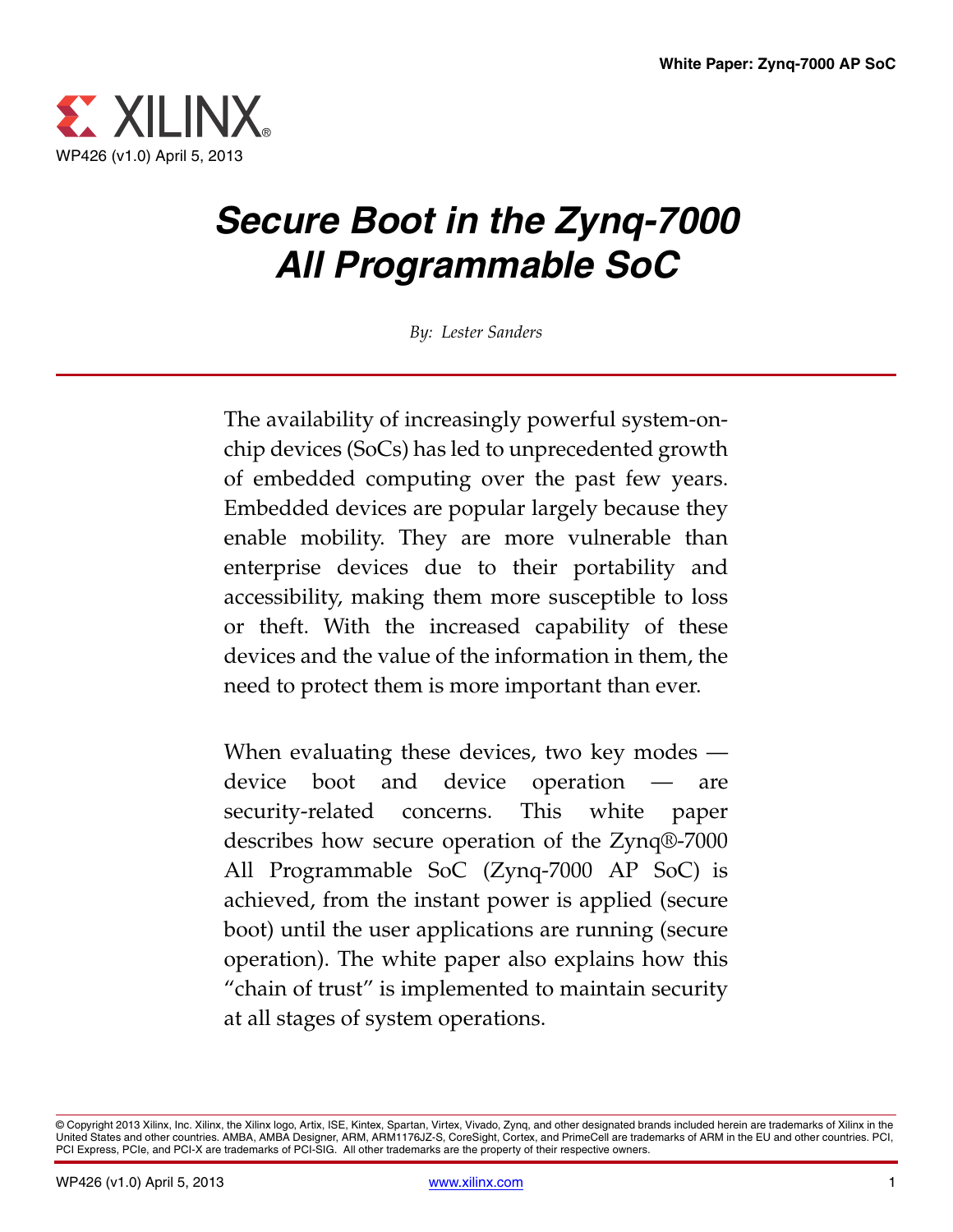# Zynq-7000 All Programmable SoC

Xilinx has manufactured FPGAs with embedded microprocessors since the introduction of the Virtex®-II Pro family. The Zynq-7000 AP SoC, however, is a new class of embedded device. Previous generations used the embedded components (processors and peripherals) as slave devices to the programmable logic. Zynq device families use the processing system as the master component, with the programmable logic as the slave device. The Zynq-7000 family is a processing system (PS) consisting of an ARM® Cortex™-A9 MPCore™ with IP peripherals and a programmable logic (PL) device based on the Xilinx 7 series FPGA families of products.

Building on the security of the 7 series FPGAs (with features such as bitstream authentication and decryption, environmental monitoring, and others), the Zynq-7000 AP SoC adds the asymmetric RSA-2048 algorithm as an additional highly flexible layer of authentication. For example, when the user desires only authentication to prevent code tampering, RSA can be used. The advantages of RSA authentication is that the device stores a (hash) of the public key, not a private key, on the device, and the key management is more flexible and secure. When both authentication and confidentiality are desired to prevent unauthorized access and loss of IP, the AES256 [\[Ref 1\]](#page-8-0) /HMAC [\[Ref 2\]](#page-8-1) engine can be used. When authentication before decryption is required, a combination of these methods can be implemented.

### Threats to Embedded Devices

Common threats to embedded devices include IP theft, cloning, and malicious modification. The threats compromise the designer's system, IP, and data. While these threats affect different stakeholders in different ways, a secure system requires that they are addressed.

### IP Theft

Theft of systems represents a significant threat, especially given the portable nature of many embedded systems. Once the adversary has access to the system, the system code can be reverse- engineered; then, portions of the IP can either be copied for direct resale, or the knowledge gained can be used to enhance the adversary's own design.

### **Cloning**

In some cases, rather than go to the expense of reverse-engineering a design, an adversary might simply copy the compiled design (located inside a NVM, DDR, or similar device) and mass-reproduce the system under a new name. It is a simple but effective attack. Although clearly illegal, the industry has struggled to prevent cloning.

### Malicious Modification

Similar to the IP theft case, but with more nefarious and persistent intent, malicious modification of an existing design allows the adversary to steal not just IP but any information in the system at any time throughout the operating life of the system. This attack can happen at many different points of the system — from boot time to run time — on systems that are unprotected. Once inside the system, the adversary has control and can execute whatever actions are desired, like skimming ATM PINs, credit card information, classified data, etc.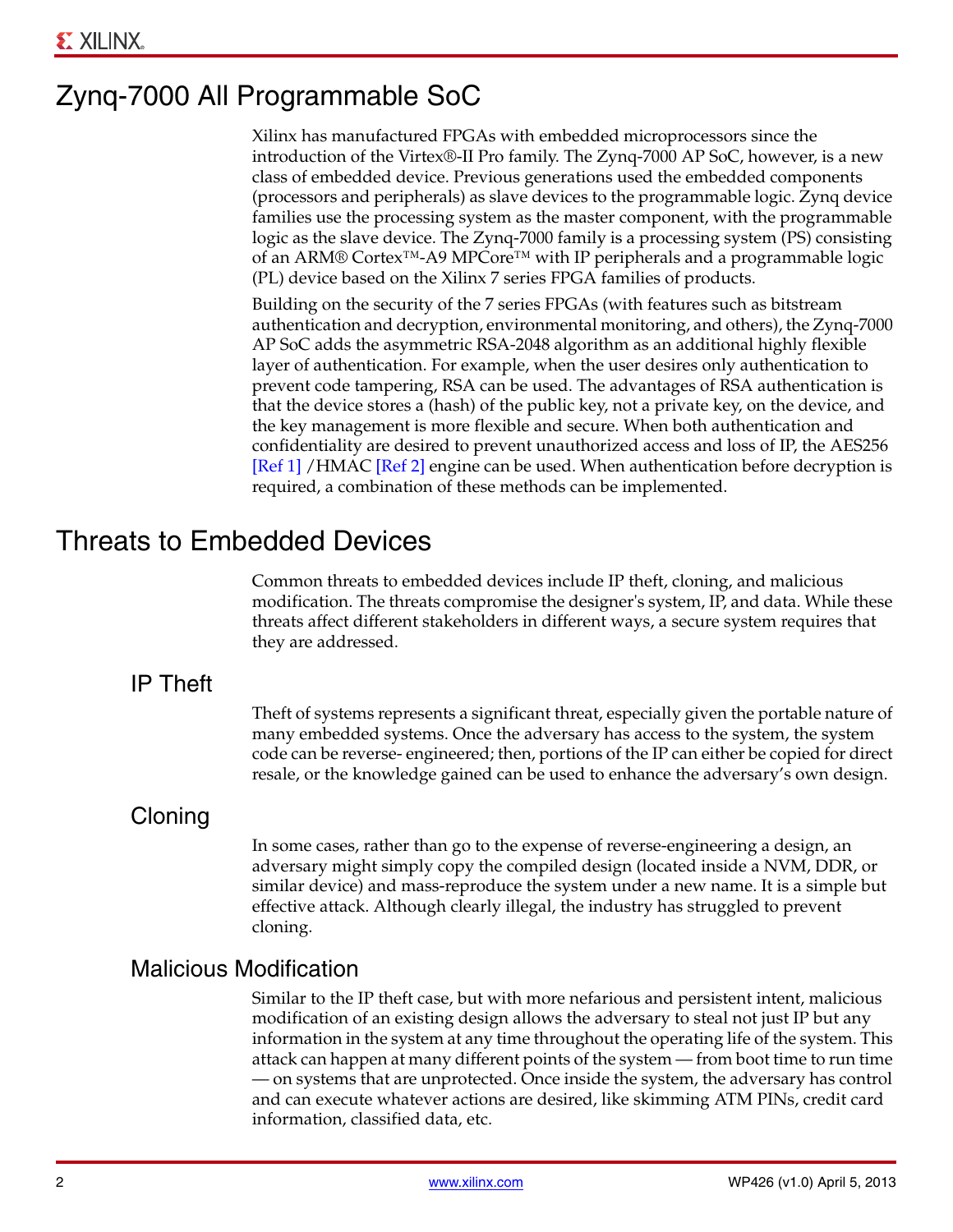For additional information on threats and specific types of attacks, read [XAPP1084](http://www.xilinx.com/support/documentation/application_notes/xapp1084_tamp_resist_dsgns.pdf), *Developing Tamper Resistant Designs with Xilinx Virtex-6 and 7 Series FPGAs* and [WP365,](http://www.xilinx.com/support/documentation/white_papers/wp365_Solving_Security_Concerns.pdf) *Solving Today's Design Security Concerns*.

# Zynq-7000 AP SoC Security Architecture

The principle security objective of the Zynq-7000 AP SoC is to lay a foundation of trust using integrity, confidentiality, and authentication from the moment power is applied to the time the user asserts control, and to provide a method for the user to maintain this trust. The Zynq-7000 AP SoC achieves this by using the PL's built-in Advanced Encryption Standard (AES-256)/Hashed Message Authentication Code (HMAC) engines, and the PS's RSA authentication capability. [Figure 1](#page-2-0) shows some of the subsystems used when securely booting a Zynq-7000 AP SoC. All security-related registers use redundant implementation to ensure fault tolerance.

<span id="page-2-0"></span>

WP426\_01\_022713

*Figure 1:* **Zynq-7000 AP SoC Security Architecture**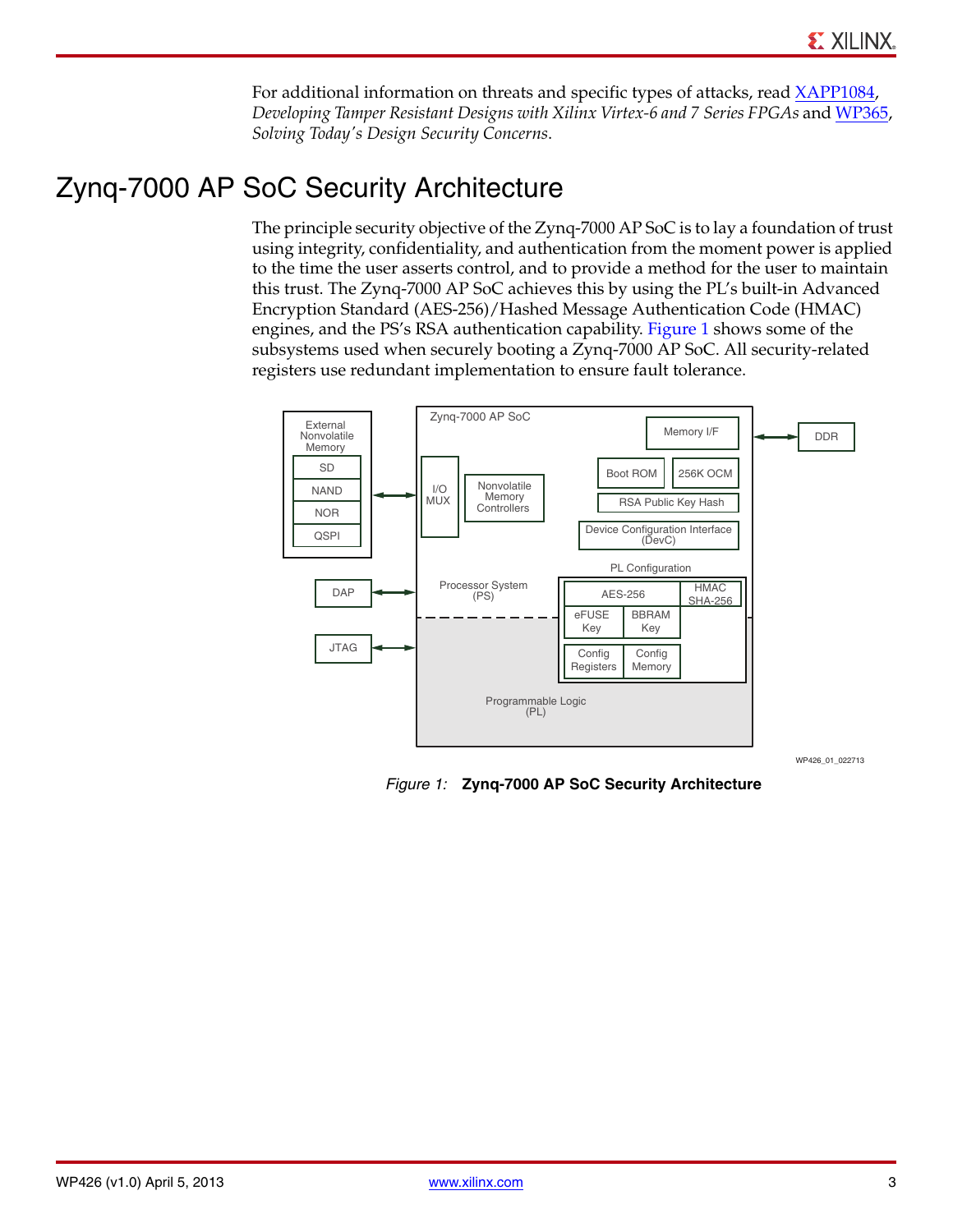Some of the key features and their uses are:

- Nonvolatile Memory (NVM): Stores the object code for both the PS and PL, which is either Secure Digital, NAND, NOR, or QSPI flash memory
- DevC block: Efficiently moves the user's IP and handles the interface to the Decryption and Authentication blocks, when confidentiality and authentication are required
- 128K mask-programmed BootROM: Stores the initial boot code (BootROM code) and the RSA algorithm for authentication of the First Stage Boot Loader (FSBL)
- The 256K OCM: Provides secure storage of the FSBL and user code
- Either the One-Time Programmable (OTP) eFUSE array *or* the battery-backed RAM (BBRAM): Stores the 256-bit AES decryption key
- One-Time Programmable (OTP) eFUSE array: Stores the 256-bit hash of the RSA-2048 public key

The high level of integration of the security features and the large number of silicon peripherals, including Ethernet and PCIe® controllers, provide additional security against attacks. Interfaces that were previously exposed to the adversary are now fully contained within the Zynq-7000 AP SoC and under control of authenticated users.

## Secure Boot

A typical boot flow is shown in [Figure 2](#page-3-0). The execution of code stored in the Zynq-7000 AP SoC BootROM is non-optional.

<span id="page-3-0"></span>

*Figure 2:* **Secure Boot Chain of Trust**

Zynq-7000 AP SoCs operate securely from when power is initially applied until such time the user chooses to relax security. As shown in [Figure 2,](#page-3-0) booting typically requires multiple phases. For a secure and trusted boot, each stage of the process must hand off security responsibility to the next successive stage without compromising security or trust. With RSA authentication of each partition, a chain of trust is provided to the end of boot handoff.

The BootROM code sets the root of trust by securing all access points, verifying the integrity and operational state of the Zynq-7000 AP SoC, ensuring all operations in the process are valid and expected operations, and then loading the FSBL. The BootROM code then hands off to the FSBL in a secure state. The subsequent boot loaders are required to maintain the chain of trust both in operation and in subsequent handoffs. Since both the FSBL and Second Stage Boot Loader (SSBL) are configured by the designer, the designer controls all boot phases after the BootROM code handoff.

Xilinx provides a template for the FSBL to aid the developer in the generation of secure boot loaders. A common SSBL is U-Boot; a common OS is Linux, Android, or one of the systems produced by Xilinx Ecosystem Partners such as VxWorks®, Integrity®, or PikeOS®.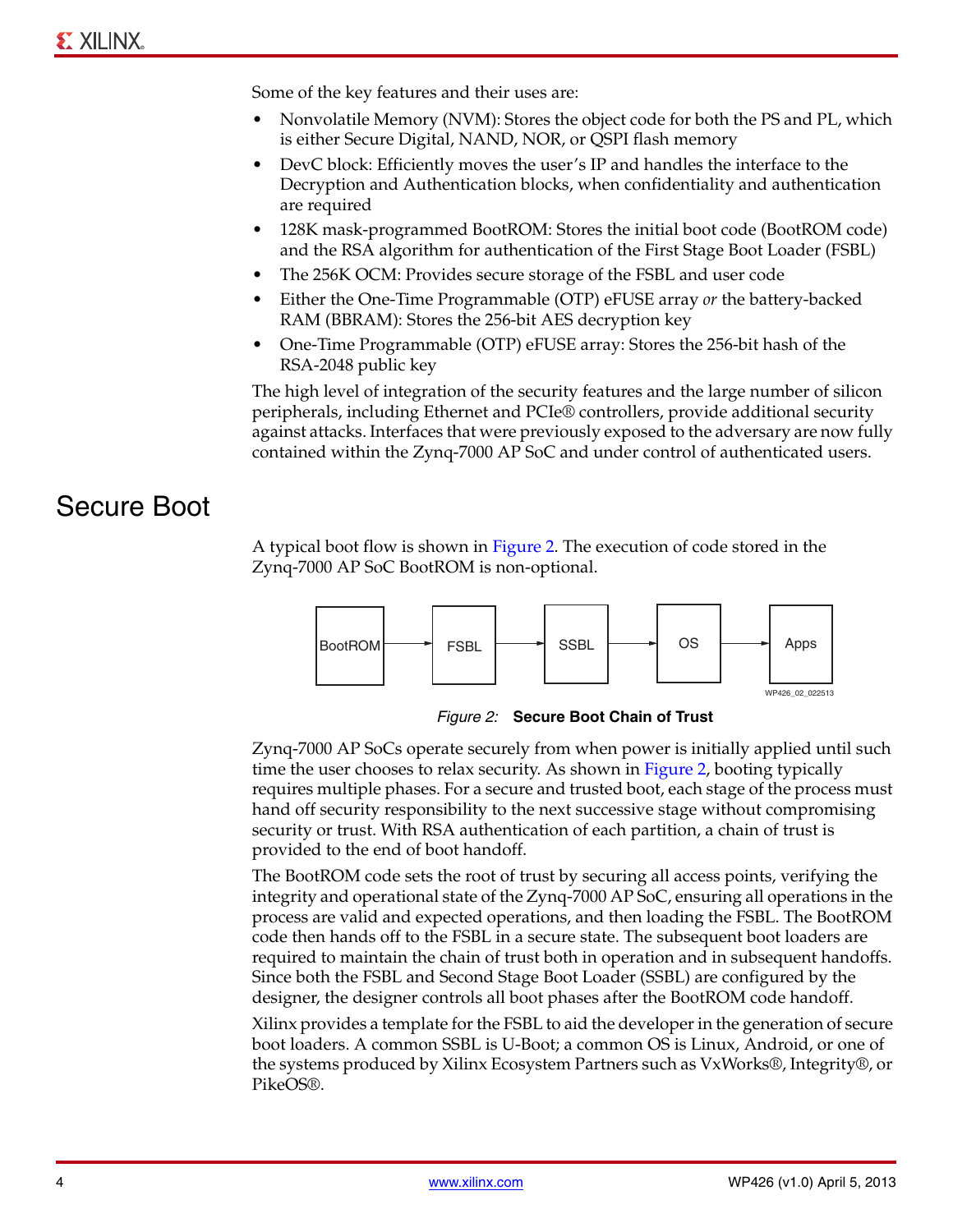### BootROM Code

The BootROM code executes code stored in masked programmed, non-readable, or modifiable ROM. The only external inputs affecting BootROM code execution are the boot mode pins and the user selected encryption mode specified in the image boot header. The primary purpose of the BootROM code is to bring up the Zynq-7000 device into a known good and secure state before the user takes over control. Upon power-up, immediately following hardware implemented Built-In-Self-Test (BIST) device checks, the BootROM code reads and validates the boot image of the image stored in the NVM. The boot header (BH) contains information about that image: identification, encryption, encryption key source (if encrypted), length, location, and checksum. After the FSBL is stored in OCM, a number of security checks are performed by the BootROM code. They include, but are not limited to:

- Built-in redundancy for security-critical decisions to increase the fault tolerance of the device
- CRC-based integrity check on BootROM
- Watchdog timers to ensure that reset, initialization, and PLL operations start up and run as expected
- Verification that there are no discrepancies between parameters specified in the eFUSE array and the BH
- Verification that the boot mode is legal for the set of parameters identified
- Unsecure boots/configurations are prohibited following a secure boot without full power cycle or POR

If any of these checks fail, the BootROM code shuts down the PL, clears the content of both the PS and PL memory and registers, and enters a secure lock-down state. The only way to exit the secure lock-down state is to cycle power to the device or activate the power-on reset (POR) pin.

If the tests pass, the CPU enables access to the boot subsystem used in the next boot task, executes the boot task, and subsequently disables that access. Failure to find the FSBL places the device in unsecure mode, allowing for programming by JTAG.

If the user selects the RSA option (in eFUSE) to authenticate the FSBL, the BootROM code:

- 1. Moves the FSBL image into OCM
- 2. Verifies the CRC of the key space storing the hash of the RSA key
- 3. Reads the public key from external memory, runs it through SHA-256, and compares it against the value stored in the PS eFUSEs
- 4. Runs RSA authentication of the FSBL image
- 5. Sends the FSBL image to the PL's AES/HMAC engine, where it is decrypted and authenticated using the private keys
- 6. Securely stores the calculated signature in OCM, then compares against the signature that is securely embedded in the authentication certificate

Again, if any of these checks fail, the BootROM code shuts down the PL, clears the contents of both the PS and PL memory and registers, and enters a secure lock-down state.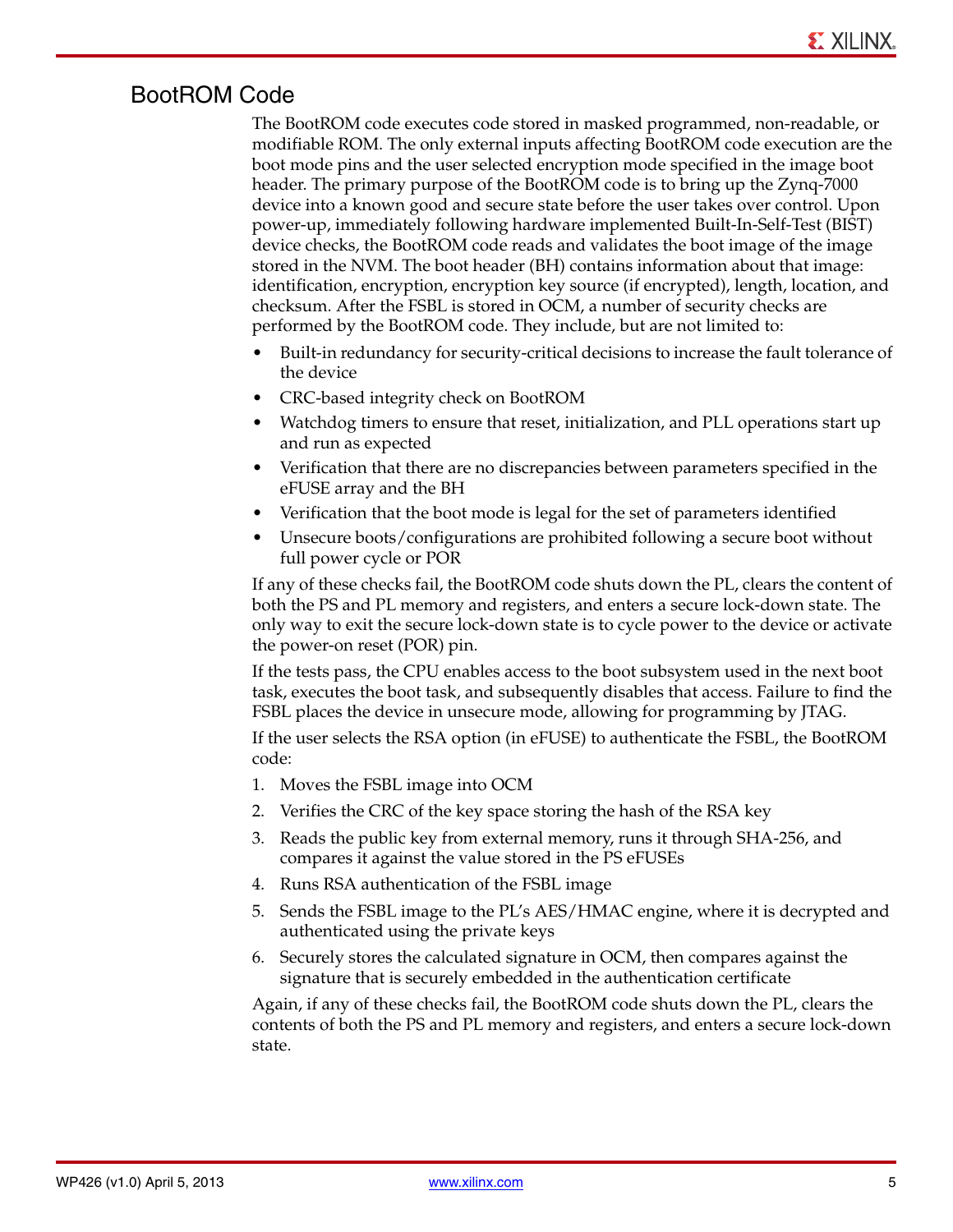#### Setting the Boot Flow

As stated previously, the Zynq-7000 devices boot securely until the user decides to change from a secure to a non-secure mode. The starting decision point is the initial load of the user FSBL. If the user encrypts the FSBL, the BootROM code boots securely and hands off to the FSBL securely. If the FSBL is *not* encrypted, then the AES 256/HMAC engine is disabled and the JTAG ports can be accessed. To enable the RSA authentication, the RSA Enable eFUSE must be programmed.

The Xilinx® design tools allow the designer to specify whether the software and bitstream partitions are to be authenticated using the public-key RSA algorithm and whether subsequent images are encrypted/authenticated using the AES/HMAC engine. The designer can also specify that a partition is unencrypted. This allows the designer to increase security by using both public- and private-key algorithms on a partition basis.

Alternatively, when configuration time is critical, designers can trade off security against boot time, because configuration speed is faster for unencrypted partitions than for encrypted partitions. A relatively large, open-source U-Boot or Linux image, for example, loads faster if the image is unencrypted. If any of the secure features are selected, then the initial FSBL, at a minimum, *must* be encrypted with AES-256 and authenticated with the HMAC algorithm.

#### Using Lock Registers to Isolate Boot Subsystems

Isolation and access control are fundamental tenets of computer security. Although it is unlikely that an adversary can access PS/PL subsystems, secure protocols mandate locking boot subsystems that are not in use to provide additional protection.

Several methods can be used to lock boot subsystems. The lock registers are accessible by the BootROM code, FSBL, SSBL, and software applications. Until the PS/PL clearing and error checks are done, critical boot subsystems, including the DevC, JTAG, and PS-PL interface, are locked, prohibiting access by either a legitimate user or an adversary. At power-up, the Zynq-7000 device isolates the PS and PL regions. Since the PS and PL regions are isolated, an attack on the PL cannot provide an attack vector on the PS. Additionally, the PL is reset and verified reset as one of the initial checks performed by the BootROM code.

The AES/HMAC engine, key source, DAP, security, and single event upset (SEU) subsystems can also be locked. Depending on the boot mode, some boot subsystems are automatically locked, as in the case of a non-secure boot where the AES/HMAC engines are disabled and locked. The highest level lock mechanism is the eFUSE array. A lock in the eFUSE array cannot be changed — even with a power cycle.

### AES/HMAC and RSA Protect Intellectual Property

To protect intellectual property (IP), Zynq-7000 AP SoCss provide confidentiality, integrity, and authentication. AES-256 (for confidentiality) and HMAC SHA-256 (for authentication) are used in combination where confidentiality, integrity, and authentication are desired. Should the user require public key authentication, RSA-2048 can be used to sign the user's code. A combination of the two methods can also be employed. Use of these methods prevents any adversary from reading or modifying any user code or IP. In all cases, the keys for this protection are determined and programmed by the user.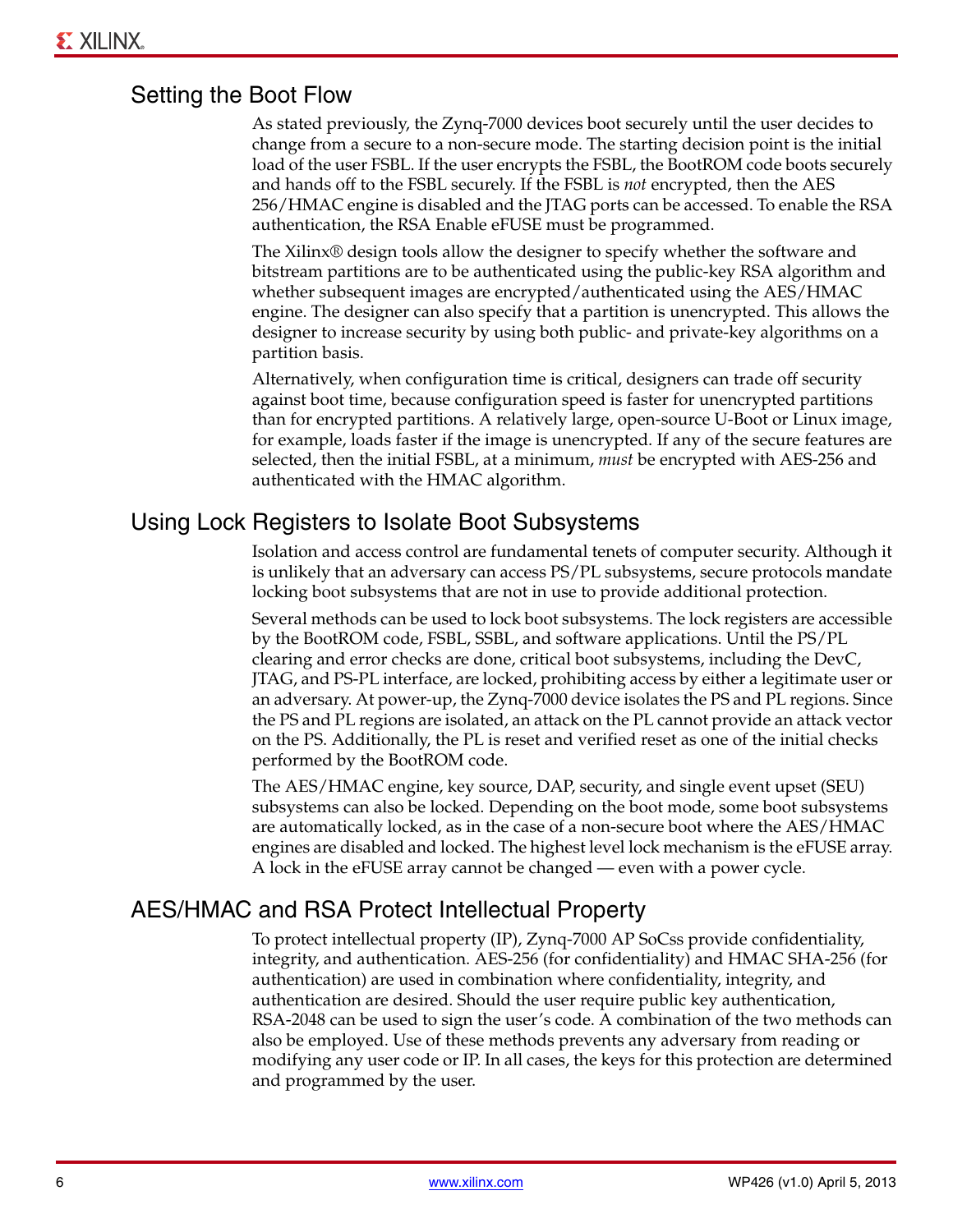Zynq-7000 AP SoCs have two locations to store the AES decryption keys:

- Electrically programmable metal fuses (eFUSEs)
- Battery Backed Random Access Memory (BBRAM)

The keys can be accessed only via the JTAG port. Both key sources can be locked down such that JTAG no longer has access to the keys.

The BBRAM key is reprogrammable and can be erased. Erasing the key is a common countermeasure after detecting a tamper event. The OTP eFUSE key cannot be erased.

A 256-bit hash of the 2,048-bit RSA key is stored in the eFUSEs. Since this is a hash of the public key, if an adversary gains access, it is not as problematic as is access to a private key. With RSA authentication, the key used can be changed on a partition basis, and during the life cycle of the device. This reduces not only the vulnerability of the key but the information the key is protecting. If RSA is enabled, the BootROM code does an integrity check of this hash before loading and using it.

### Zynq-7000 AP SoC On-Chip Secure Storage

Secure storage is required for secure boot and is useful for security in all phases of operation. In this context, the Zynq-7000 AP SoC has two types of secure storage:

- Internally isolated memory
- Physically secure memory

#### Internally Isolated Memory

When located in on-chip memory, data and code can be stored in unencrypted format. The Zynq-7000 device contains four forms of on-chip storage, inaccessible to an attacker, to enable the boot loaders to boot securely. These are:

- BootROM
- OCM
- AXI block RAM
- PL configuration memory

Additionally, using the cache lockdown feature, the 512K L2 cache can be directly used as on-chip memory rather than pure cache.

The OCM is used for secure storage of the FSBL. Since the OCM is RAM, it is reusable after the FSBL hands off control to the SSBL or application code. The AXI block RAM in the PL is also internally isolated memory. The address/data lines of the OCM and AXI block RAM do not connect to external pins. Exterior access to these internal memories when the system is active is available only if the user chooses to create connections when the system is built. If access to these storage blocks needs to be restricted internally — from direct memory access controllers (DMACs), for example — the ARM TrustZone® technology can provide isolation from unauthorized users.

Sensitive data stored off-chip in NVM should be encrypted. The FSBL and PL bitstreams are stored in encrypted format in flash or SD memory. The DMAC in the DevC subsystem moves these partitions through the AES/HMAC engine to the OCM and PL configuration memory, respectively.

Application code is generally moved to external DDR. While the application code is object code, an adversary can monitor the PCB address/data lines. To increase the security of the application code, it should be stored encrypted. It can then be decrypted inside the Zynq-7000 device and moved to internal storage in either OCM or AXI\_BRAM. In addition to providing secure storage, the OCM is the fastest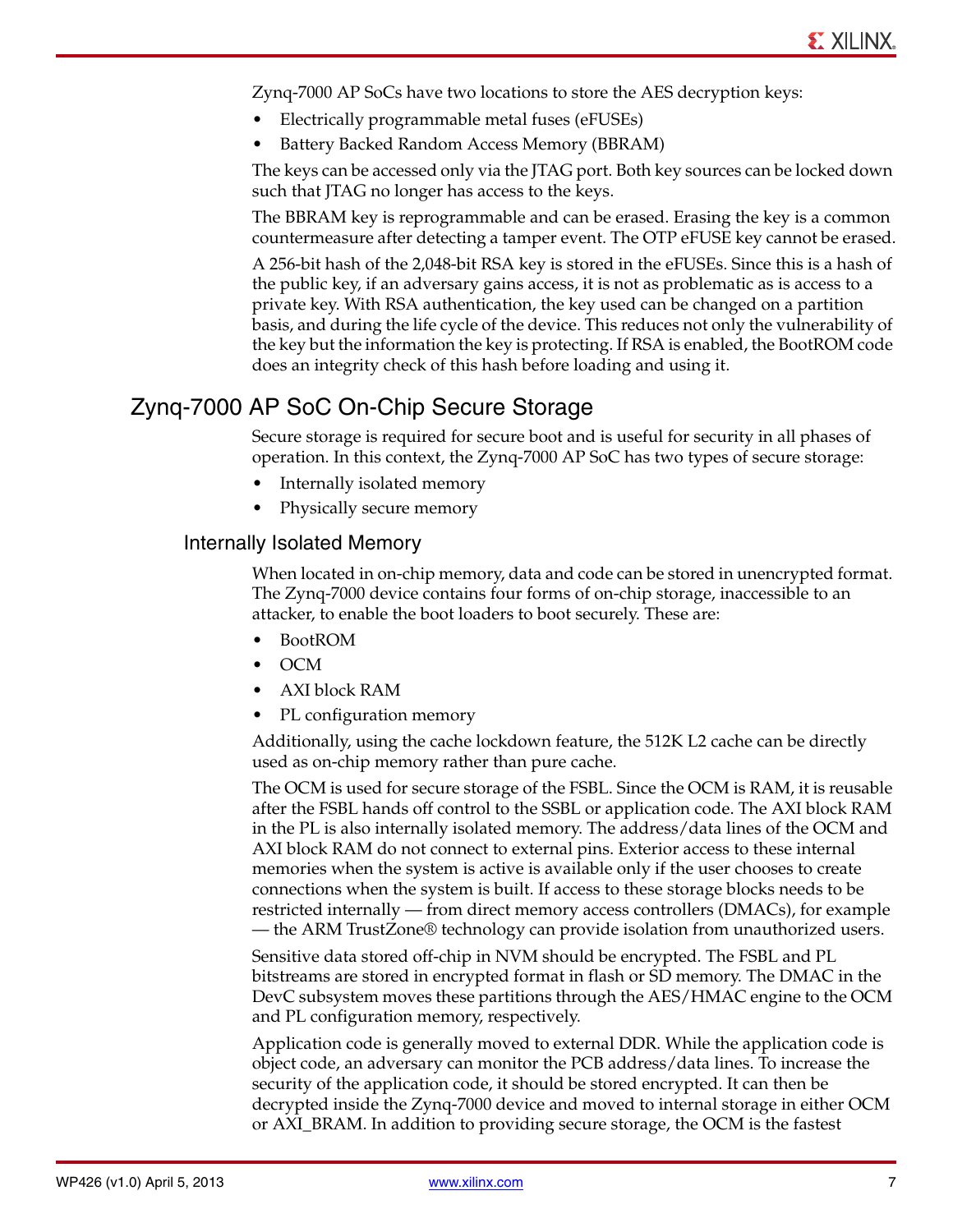memory available to the CPUs. The block RAM size is selectable depending on device size, while the OCM is 256K.

#### Physically Secure Memory

For private keys, the user can use either nonvolatile eFUSE or BBRAM storage. Once programmed and secured, there is no access to the keys even to a trusted user. For the BBRAM space, any attempt to read or re-write causes a clearing of the stored key and resets the PL contents.

#### Debug Features

Device debug capabilities are a necessity for user integration and test, yet they are also the source of the most common exploits to SoCs. Enabling debug functionality while not compromising security requires careful control using eFUSEs and the SLCR/DEVC registers. When active, the Zynq-7000 AP SoC debug ports provide an adversary access to I/Os, registers, and memory. The user must disable JTAG ports for fielded systems when not in use. On a secure boot, the BootROM code disables the PL JTAG port prior to handoff to the FSBL.

<span id="page-7-0"></span>The ARM Debug Access Port (DAP) and FPGA JTAG Test Access Port (TAP) are used by designers to debug their system (C or HDL). The ARM DAP is used to debug the PS, while the FPGA TAP is used to debug the PL. Fundamentally, both are JTAG chains. The chains can be configured as independent chains or can be concatenated into a single chain. [Figure 3](#page-7-0) shows the cascade and independent modes of the JTAG chain(s).



*Figure 3:* **Debug–JTAG Chain**

As stated previously, the Zynq-7000 device starts out in secure mode. Consequently, the ARM DAP is disabled until such time an authenticated user opens this port up or boots the device in unsecure mode. The DAP/FPGA TAP enable registers are not locked by default but can be locked by the FSBL or any following software. This disable deactivates the ARM DAP and subsequently breaks the chain between the ARM DAP and FPGA TAP. As with all security related features of the Zynq-7000 device, this disable feature is implemented redundantly.

The Zynq-7000 AP SoC Design for Test (DFT) mode is a Xilinx internal test feature and represents a potential threat to design security as it bypasses the BootROM code. When enabled, the internal memory and configuration are completely cleared, and the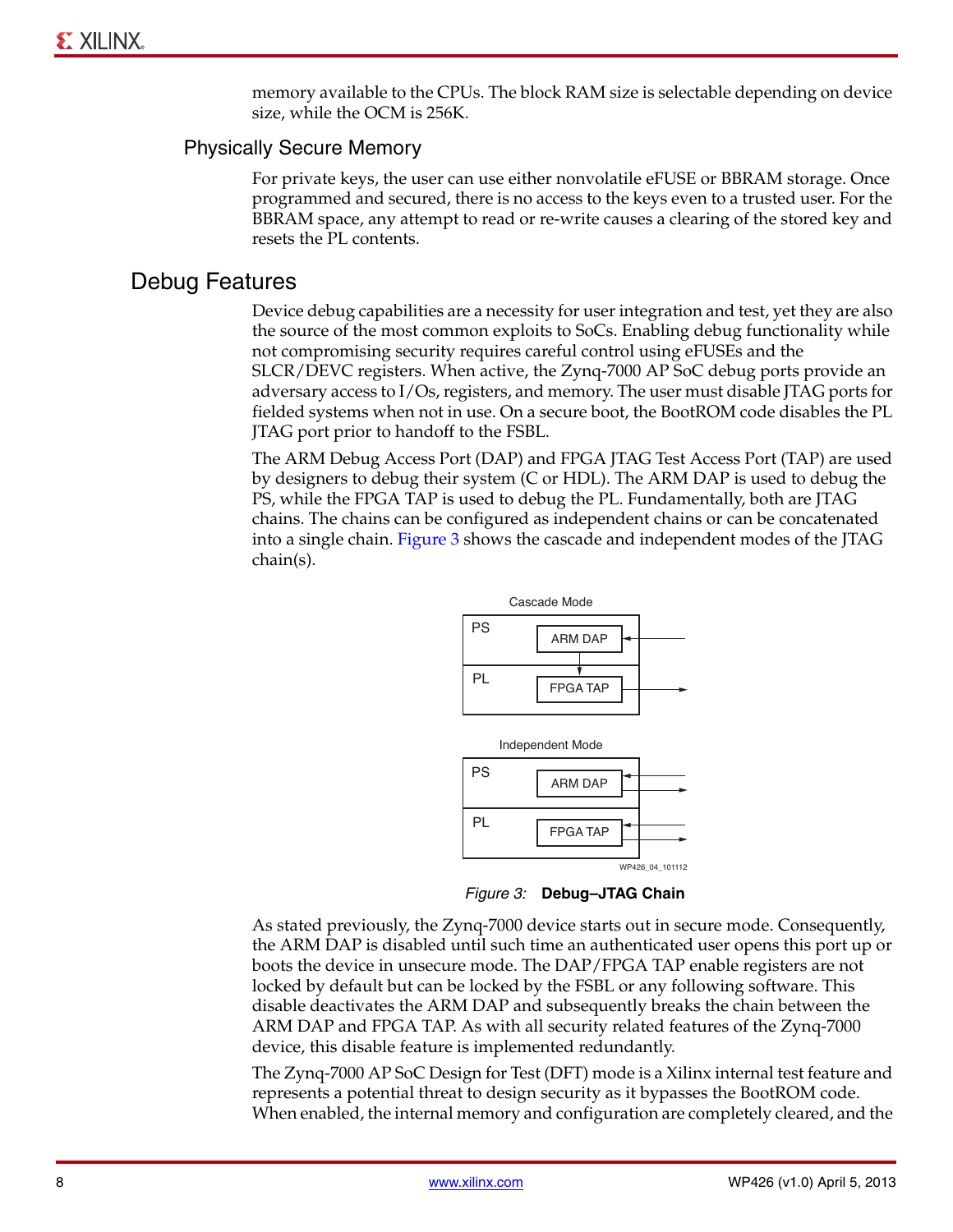device is placed in an unsecure mode, *disabling all security features*. This is a valuable feature for device test and for debugging problems with customer returns.

While Zynq-7000 AP SoCs have been designed to ensure these test features do not pose vulnerability, the user can permanently disable them. When debug capabilities are no longer needed and device security is paramount, the user can blow redundant eFUSEs to permanently disable the device's test capabilities.

# **Conclusion**

The expanded use of embedded devices is inevitably followed by a growing threat to them and the information they contain. With Zynq-7000 AP SoC security features, embedded designers can now address the associated security concerns. While there are devices on the market that offer security features, few build a foundation of trust from the moment power is applied.

The Zynq-7000 AP SoC provides all the on-chip hardware resources necessary to boot securely and set the initial foundation of trust. From this foundation a system can be built to extend this chain of trust for the life cycle of the embedded device. With its fully contained secure storage, peripherals, and programmable logic, the Zynq-7000 AP SoC offers the developer a secure platform with the shortened development time of a programmable device. Adding a rich suite of IP offered by Xilinx and a strong ecosystem of secure solutions, the Zynq-7000 AP SoC is a clear advantage to the developer of secure systems.

## **References**

- <span id="page-8-0"></span>1. [FIPS PUB 197](http://csrc.nist.gov/publications/fips/fips197/fips-197.pdf), *Advanced Encryption Standard (AES)*, Federal Information Processing Standards Publications, National Institute of Standards and Technology
- <span id="page-8-1"></span>2. [FIPS PUB 198-1,](http://csrc.nist.gov/publications/fips/fips198-1/FIPS-198-1_final.pdf) *The Keyed-Hash Message Authentication Code (HMAC)*, Federal Information Processing Standards Publications, National Institute of Standards and Technology